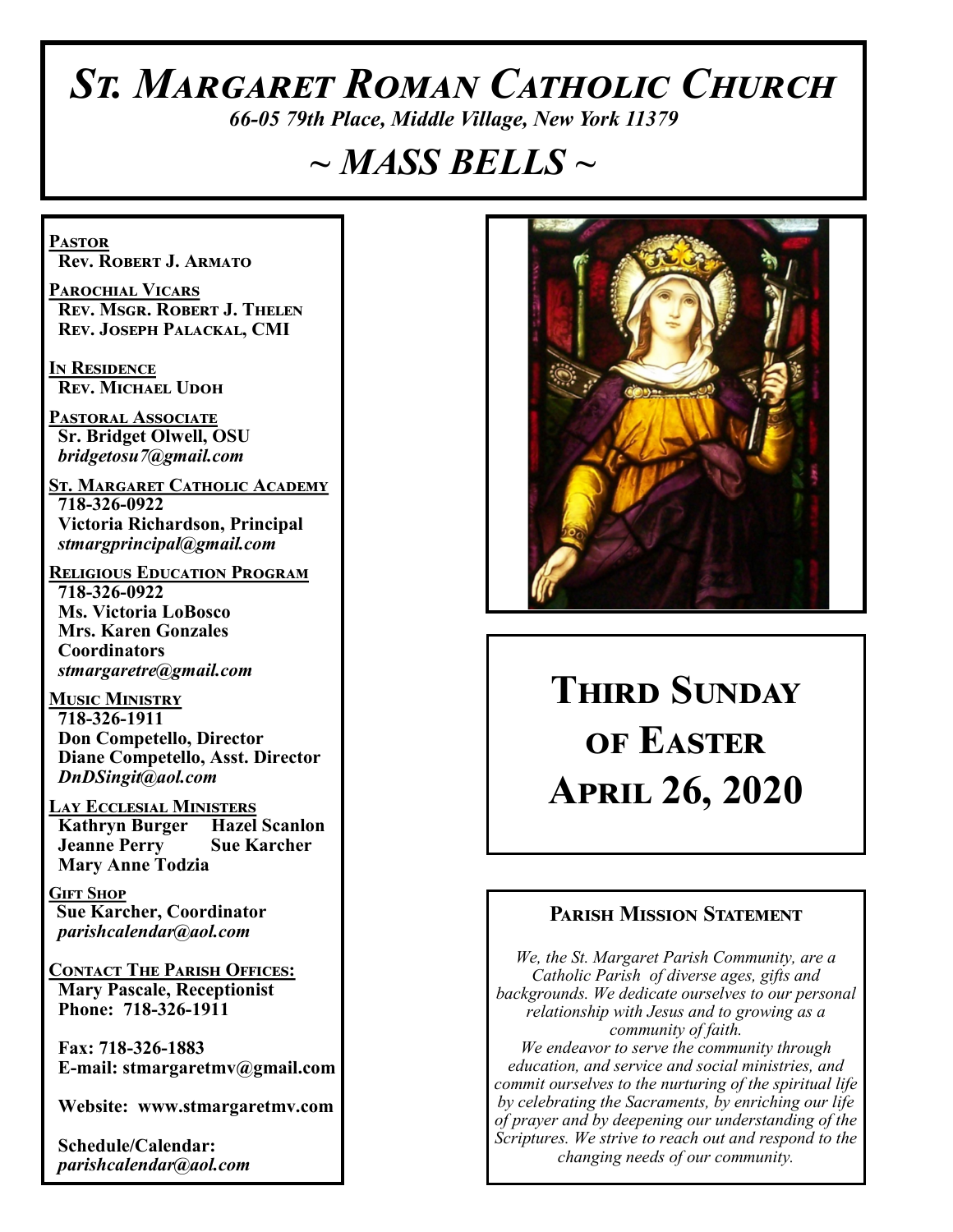# *MASSES FOR THE WEEK*

| SUN.<br>7:30                           | <b>APRIL 26 - THIRD SUNDAY</b><br><b>OF EASTER</b><br><b>Adolph Roemmelt</b>                                                                                |
|----------------------------------------|-------------------------------------------------------------------------------------------------------------------------------------------------------------|
| 9:00<br>10:30<br><b>NOON</b><br>5:00PM | Antonio Caleca/Nicolo Altesi/Mimma<br>Ciaccio/Maria Curatolo/Lina Casasanta/<br>People of the Parish<br>Peter Bojceniuk<br>Intention of Francesco Sciortino |
| MON.<br>7:00<br>9:00                   | <b>APRIL 27 - EASTER WEEKDAY</b><br>Rev. Msgr. John & Henry Maurer<br>Rev. Msgr. John H. Maurer                                                             |
| TUE.<br>7:00<br>9:00                   | <b>APRIL 28 - STS. PETER CHANEL AND</b><br><b>LOUIS GRIGNION deMONTFORT</b><br>Corona virus victims<br>Angie Ferzola                                        |
| WED.<br>7:00<br>9:00                   | <b>APRIL 29 - ST. CATHERINE OF SIENA</b><br>Corona virus victims<br>Intention of Alana McConville                                                           |
| THU.<br>7:00<br>9:00                   | <b>APRIL 30 - EASTER WEEKDAY</b><br>Corona virus victims<br>Dorothy Haufe                                                                                   |
| FRI.                                   | <b>MAY 1 - ST. JOSEPH THE WORKER/</b><br><b>FIRST FRIDAY</b>                                                                                                |
| 7:00<br>9:00                           | Maria DiFonte<br>Mary & Joseph Abbott                                                                                                                       |
| SAT.                                   | <b>MAY 2 - ST. ATHANASIUS/FIRST</b><br><b>SATURDAY</b>                                                                                                      |
| 9:00                                   | <b>Collective: Bill &amp; Lee DiGiovanna/Souls</b>                                                                                                          |
| 5:00PM                                 | In Purgatory<br><b>Antoinette Santora</b>                                                                                                                   |
| SUN.                                   | <b>MAY 3 - FOURTH SUNDAY</b><br><b>OF EASTER</b>                                                                                                            |
| 7:30<br>9:00                           | Concetta & John Averna<br>Giuseppe Caiazza/Geraldine Ciaccio/<br>Lina Casasanta/                                                                            |
| 10:30<br><b>NOON</b><br>5:00PM         | Angelina Ferzola<br>People of the Parish<br><b>Howard Buchman</b>                                                                                           |

*ALL SCHEDULED MASS INTENTIONS WILL BE HONORED AND CELEBRATED PRIVATELY, BY THE PRIESTS OF THE PARISH*

# **PARISH INFORMATION**

# **The Rectory Office IS CLOSED UNTIL FURTHER NOTICE**

**CONFESSIONS** - Saturday, 4-4:45 pm or by appointment with a priest. **SUSPENDED**

**NOVENA** to Our Lady of the Miraculous Medal Mondays after the 9am Mass. **SUSPENDED**

**THE ROSARY AND DIVINE MERCY** devotion are prayed every morning in the church at 8:30am. **SUSPENDED**

**BAPTISMS** take place on the 1st and 3rd Sundays of the month. Please call the rectory for an appointment and to register your child. **SUSPENDED**

**WEDDINGS MUST** be scheduled at least six months in advance by appointment with a priest or a deacon. Please call the rectory office. For marriage preparation information visit www.pre-cana.org.

**THE ENGLISH CHOIR** rehearses on Tuesday, at 7 pm in the Church. Tenors and baritones needed! **SUSPENDED**

**IL CORO ITALIANO** prattica ogni Domenica prima della Messa Italiana. **SUSPENDED**

**THE YOUTH CHOIR** rehearses on Monday, from 6-7 pm in the Church. For more info, DnDsingit@aol.com **SUSPENDED**

**BOY SCOUT TROOP #119** meets on Tuesdays from 7:15-9 pm in the Parish Hall. New members are welcome, age 10 1/2 & up. Call Mr. Krzewski, 718-894-4099. **SUSPENDED**

**CUB PACK #119** meets on Mondays from 7-8:30 pm in the Parish Hall. New members welcome, age 6 to 10-1/2. Call Mr. Krzewski, 718-894-4099. **SUSPENDED**

**SENIOR CITIZENS** meet every Wednesday at 12 Noon in the Parish Center. **SUSPENDED**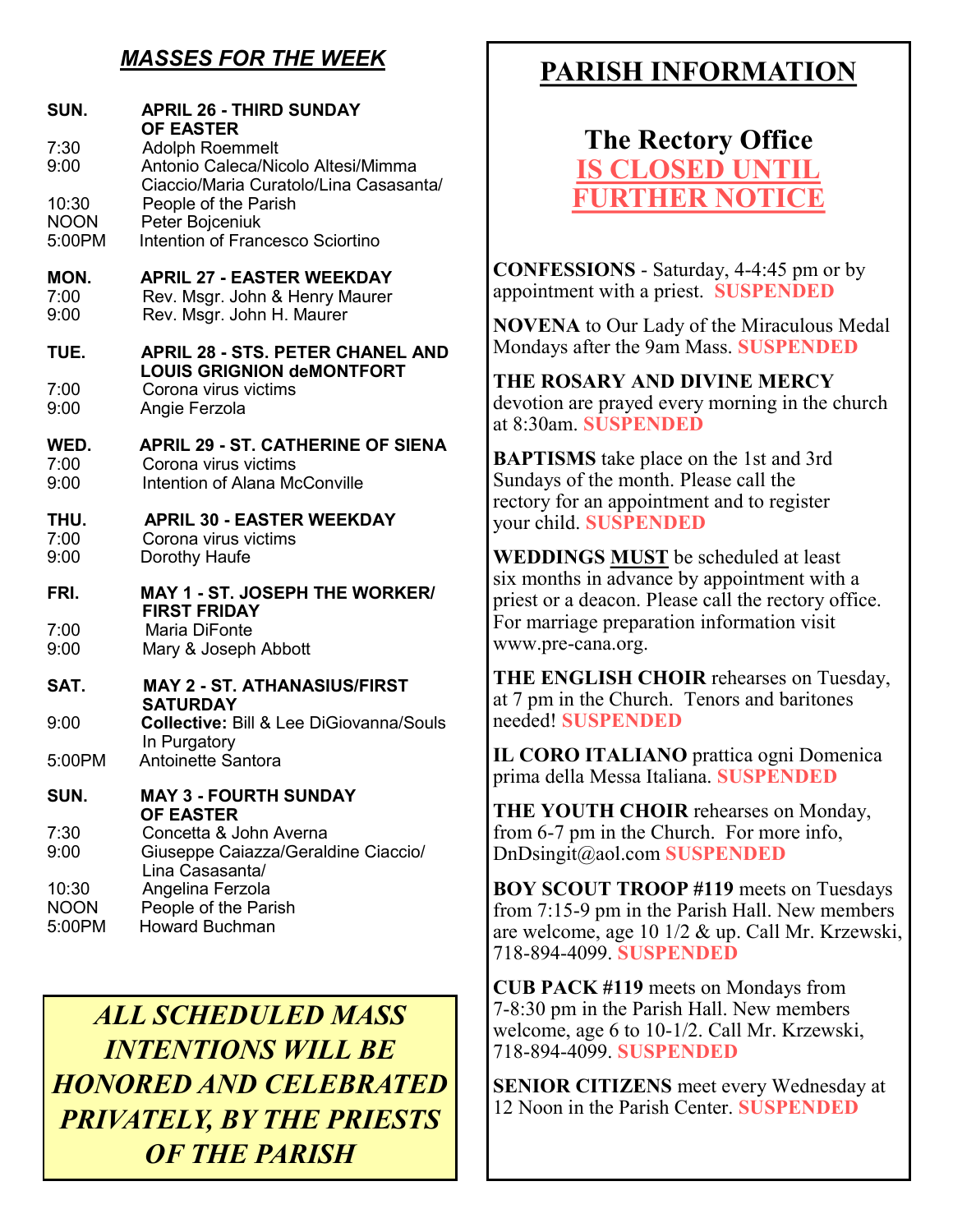# PLEASE PRAY FOR OUR SICK

Guarascio, Connie Faccibene, Linda Frazier, Cari Ann Falk-LoBello, Glen Falk, Ronald Frazier, Robert Sabini, Lee Falk, Scott White, McKinley Kelleher, Sean Harrison, Justin James Quirke, Elizabeth Ott, Mary Harrison, John Murphy, Anne McGinnis, Norma Voyer, Vicky Turato, Julio Pelaez, Maritza Gutierrez, Graciela Mora, Cindy Mulore, Salvatore Tuttolomondo, Gloria Mojica, Gloria Pemaj, Anne Gorian, Allen McConville, Joseph Simon, Jack Marchindiondo, The Scaturro Family, Louis Pitelli, Marion Caracciola, Giovanni Campo, Edward Stoltzenberg, Louis Pittelli, James Graff, Carol Arevalo, Immaculate Marge D'Elia, Jim O'Friscoll, Mary Rigovich, Matteo Sabini, Bob Biolsi, The Mojica Family, Msgr. Leonard Badia, Matthew Zender, Cathie Greulich, Joseph & Mary Augustine, Anthony Pittelli, Josephine Hartnett, Karen Schaefer, Jill Archbold, Fr. Paul Weirichs CP, Hannah Lehman, Daniel Wilson, John Austin Bryzgornia, Dave Kazmier, John Nogiewich, Tim Rooney, John Walter,

*The names will remain for 3 months, please call 718-326-1911 and ask for continued prayers.*

## **Prayer Requests**

**Pray for vocations to the Priesthood and Religious Life.** 

**Pray for first responders and medical personnel.**

**Please pray for our men and women from our Parish serving in the defense of our country: Lt. Col. Thomas Frohnhoefer Sgt. Robert A. Domenici** 



#### *WE RECALL OUR BELOVED DECEASED*

*Especially: Marie Hamill, Vincent Ciuffo, Karen Guarascio, Marianna Chiarenza, Vincenza Fodera, Marie Schmenwitz, Josephine Fitapelli,* 

> *May they rest in Christ's Peace!*

# **MEMORIALS**

### *WINE & HOSTS THIS WEEK*

*are offered in memory of Peter Bojceniuk at the request of Helen Bojceniuk.* 

## *ALTAR CANDLES THIS WEEK*

*are offered in memory of Peter Bojceniuk at the request of Helen Bojceniuk.* 

## *TABERNACLE LAMP THIS WEEK*

*is lit in memory of Peter Bojceniuk at the request of Helen Bojceniuk.*

### **TODAY'S READINGS**

 *Third Sunday of Easter* 

Acts 2:14, 22-33 Ps 16:1-2, 5, 7-8, 9-11 1 Pt 1:17-21 Lk 24:13-35

### **READINGS FOR THE WEEK**

Monday: Acts 6:8-15 Ps 119:23-24, 26-27, 29-30 Jn 6:22-29

 Tuesday: Acts 7:51-8:1a Ps 31:3cd-4, 6, 7b, 8a, 17, 21ab Jn 6:30-35

Wednesday: Acts 8:1b-8

Ps 66:1-3a, 4-7a Jn 6:35-40

Thursday: Acts 8:26-40 Ps 66:8-9, 16-17, 20, Jn 6:44-51

Friday: Acts 9:1-20

Ps 117:1bc, 2, Jn 6:52-59 or Gn 1:26-2:3 or Col 3:14-15, 17, 23-24 Mt 13:54-58

Saturday: Acts 9:31-42

Jn 6:60-69

 Sunday: Acts 2:14a, 36-41 Ps 23:1-3a, 3b-4, 5, 6 1Pt 2:20b-25 Jn 10:1-10

Ps 116:12-17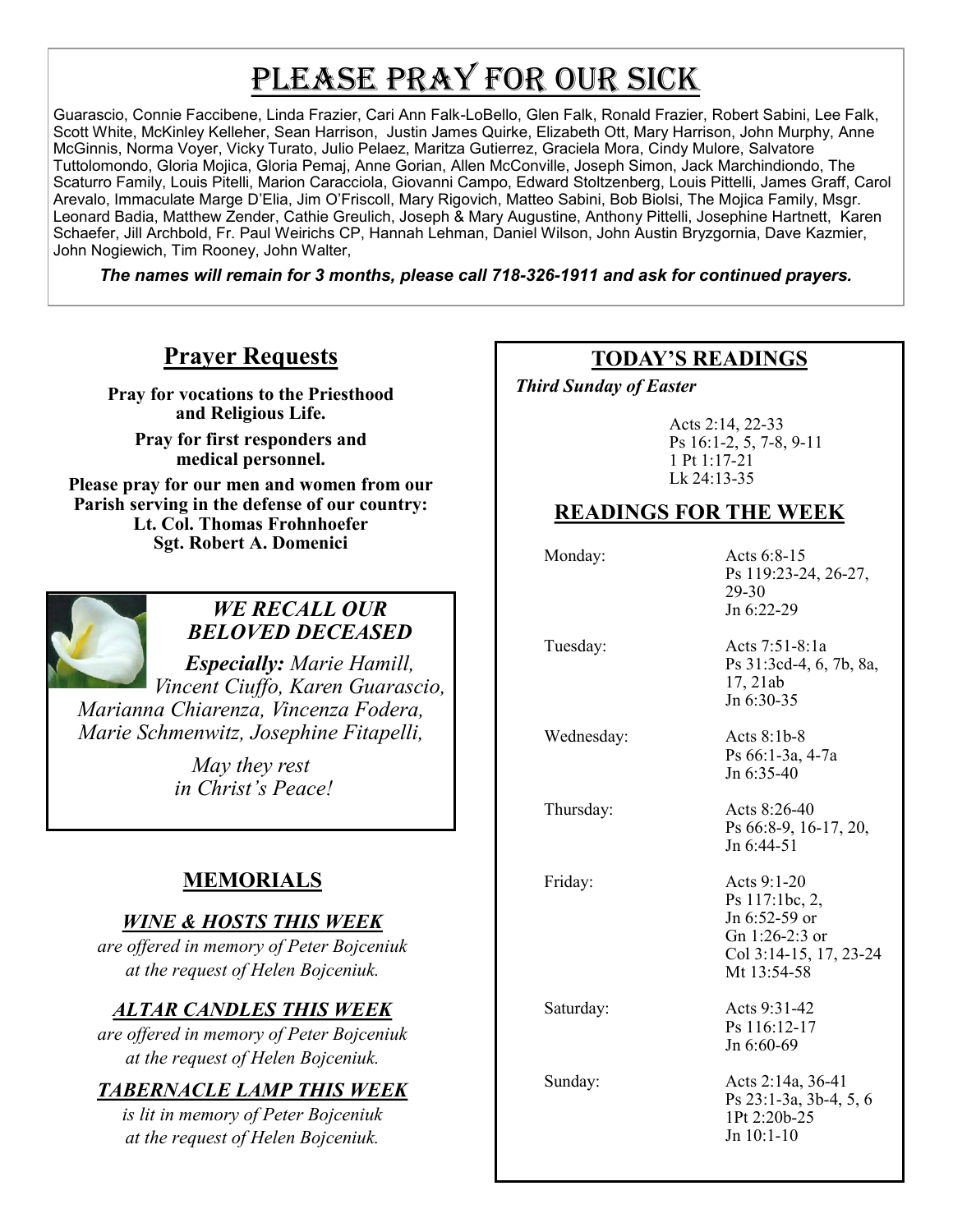## *From the Pastor's Desk:*

# **~ On the Road Again ~**

 This is the Third Sunday of Easter. (Easter is so important that we celebrate it for fifty days, all the way through Pentecost!) Once again, we are presented with a story about an appearance of the risen Christ.

 The events of today's story, although mentioned briefly by St. Mark, are found in full only in the Gospel according to St. Luke, in which we find two dejected disciples walking on Easter morning to the town of Emmaus, about seven miles from Jerusalem. We're not told exactly why. Perhaps it was their hometown to which they were returning, their hopes dashed, their world shattered by the events of Good Friday and the despair of Holy Saturday. Perhaps, since St. Luke tells us that they were in deep discussion about recent events, they just needed some quiet time away from the other disciples to try to sort things out.

 In any case, Jesus appears out of nowhere and starts to walk and talk with them. For some reason that St. Luke also leaves unexplained, they don't recognize Him, but they engage Him and listen to what He has to say as He explains from the Law and Prophets of Scripture the reason why what had happened had to occur. They listen politely and are anxious to hear more, to the extent that they invite Him to stay and share supper with them, and He agrees. In the intimacy of table fellowship, Jesus takes bread, says the blessing, breaks it, and gives it to them. And then, BINGO!!! The two disciples suddenly recognize Him as the Master, but just as suddenly, He disappears from view. The two rise up and run back to Jerusalem to tell the other disciples, who are still hiding in the Upper Room, that they had encountered the Lord, only to be told that these others, too, had experienced Him.

 If we take a close look at the story, perhaps we will see something so familiar to us that we haven't quite understood it: we will see the Mass in slow motion. The two disciples initially meet Christ in His explanation of the Scriptures. Little by little, they come to have a better understanding of the whys and wherefores of His mission, especially of His Passion, Death, and Resurrection. Yet, it is not until they witness Him taking, blessing, breaking, and giving the bread that they come to have a full understanding; that is, they have an experience of the Eucharist in which they recognize the Lord Jesus Christ, alive and risen from the dead.

 In a sense you and I are on a journey, and a very sad one these days. So many of our hopes and plans have been dashed to pieces: gatherings, weddings, First Communions, Confirmation, graduations, even the simple celebrations of Sunday Masses and dinners. Many of our family members, friends, and neighbors, present just a short time ago, are no longer among us. The world that we knew seems to have been shattered. It certainly has been changed. There is no going back for us.

 There **IS**, however, a way forward for us. That way lies in our faithful following of Jesus Christ, Who has conquered even death and opened the way for us to eternal life. He always is present to us, though we do no perceive Him. How foolish and slow of heart we are not to understand, not to believe! One day soon, we will share the disciples' excitement of encountering the risen Lord in His Word and in the Sacrament of His Body and Blood as we gather together again to celebrate the holy Sacrifice of the Mass, no longer virtually, no longer in hiding, no longer in empty locked churches. For God's faithful ones, life is changed, not ended.

We may never understand fully all the reasons for the whys and wherefores of the events of our lives, and, barring some miraculous appearance, we will not see Christ in the flesh until He calls us home to the House of the Father. Still, let us place our trust in God's love for us, a love from which nothing can separate us.

 Until we meet again, be assured of my prayers and those of the other priests of the Parish for you and yours. Stay safe, and keep the Faith!

*~Fr. Armato*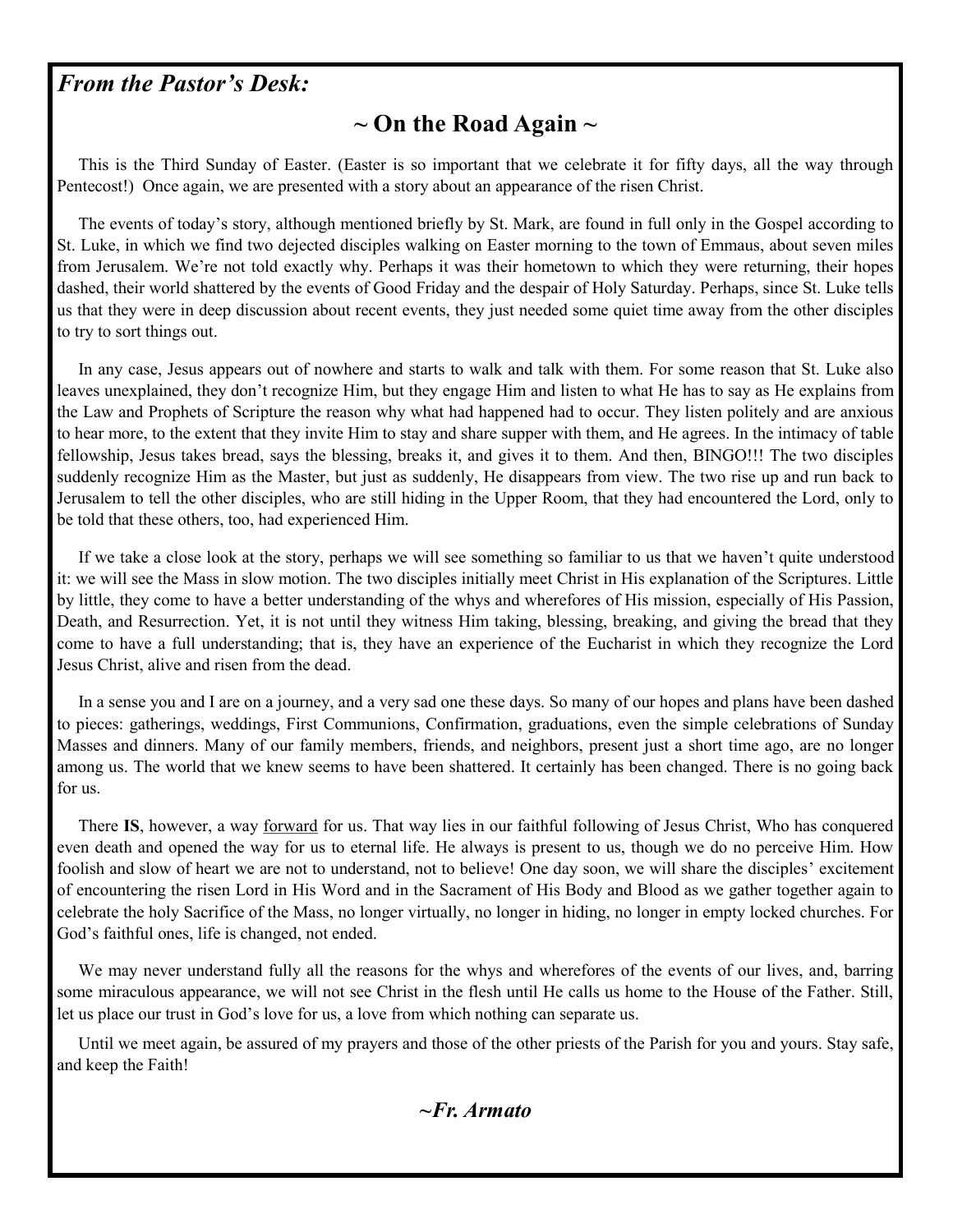# **ANNUAL CATHOLIC APPEAL**

 The **2020** *Annual Catholic Appeal* campaign is underway. Our goal for this year has been set at just over \$80,015.

 With about 650 families registered in the Parish, it comes to an average donation of \$125 per family. Even in these difficult times, it's certainly not a burden if we ALL pitch in between now and Christmas. **So far, 69 families have pledged \$13,527 toward our goal.**

 Please think and pray about your response so that we may continue to serve the needs of our Parish and our Diocese.

# **160TH ANNIVERSARY**

 Our Parish will be 160 years old this May. The first Mass here was celebrated on May 20, 1860. The celebration of the anniversary Mass and dinnerdance have been postponed because of the lockdown.

 We will reschedule for sometime later this year. Meanwhile, think of what the Parish means to you. Drop us a note and let us know.

# **PARISH FINANCES**

 **Please try to keep up with your contributions by dropping your envelopes in the rectory mail slot or through e-giving like**  *Faith Direct.* Go to the icon on the website and follow the instructions to sign up; or you can go straight to *Faith Direct* **website** and enter our parish code **NY299.** You can change or drop out later on, as you wish.

As always, thanks for your generosity!

# **Monthly Memorial Mass**

**HAS BEEN SUSPENDED UNTIL FURTHER NOTICE**

# **St. Margaret Gift Shop**

**IS CLOSED UNTIL FURTHER NOTICE**

## **THE ST. VINCENT dePAUL FOOD PANTRY**

**IS CLOSED UNTIL FURTHER NOTICE**

## **ST. MARGARET'S YONKERS EMPIRE CITY BUS TRIPS**

**HAVE BEEN POSTPONED UNTIL FURTHER NOTICE**

### **WHAT NEXT?**

 The pandemic will not last forever, and neither will our isolation. What would you like to see in the Parish - whether spiritual, social, or otherwise - once we are able to gather together again? Drop us a line at:

#### **stmargaretmv@gmail.com**

### **E-GIVING IS HERE!**

 Have you signed up yet with *Faith Direct* or another e-giving service? It benefits both you and our Parish. Enrollment is friendly, safe, and trouble free, AND *you can change your intended giving anytime that you wish.*

To sign up go to the icon on our website,

**www.stmargaretmv.com** and follow the instructions. **WE NEED YOUR HELP, NOW!**